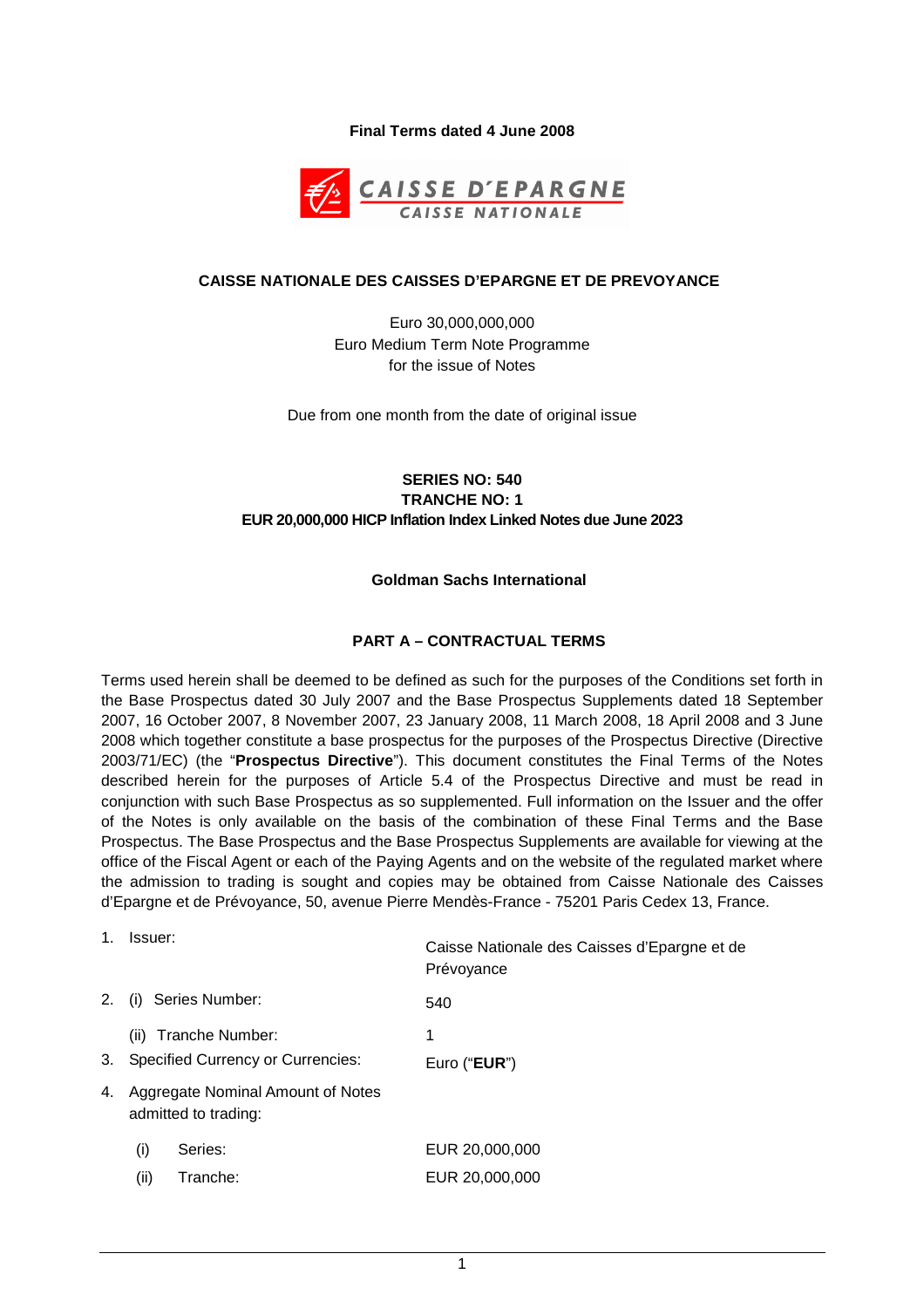| 5.                                               |       | <b>Issue Price:</b>                                                                                        | 100 per cent. of the Aggregate Nominal Amount                                                                                                                 |
|--------------------------------------------------|-------|------------------------------------------------------------------------------------------------------------|---------------------------------------------------------------------------------------------------------------------------------------------------------------|
| 6.                                               |       | Specified Denomination(s):                                                                                 | EUR 50,000                                                                                                                                                    |
| 7.                                               | (i)   | <b>Issue Date:</b>                                                                                         | 6 June 2008                                                                                                                                                   |
|                                                  | (ii)  | Interest Commencement Date:                                                                                | <b>Issue Date</b>                                                                                                                                             |
| 8.                                               |       | <b>Maturity Date:</b>                                                                                      | 6 June 2023                                                                                                                                                   |
| 9.                                               |       | <b>Interest Basis:</b>                                                                                     | <b>Inflation Linked Interest</b>                                                                                                                              |
|                                                  |       |                                                                                                            | (further particulars specified below)                                                                                                                         |
|                                                  |       | 10. Redemption/Payment Basis:                                                                              | Redemption at par                                                                                                                                             |
|                                                  |       | 11. Change of Interest or Redemption/<br>Payment Basis:                                                    | Not Applicable                                                                                                                                                |
|                                                  |       | 12. Put/Call Options:                                                                                      | Not Applicable                                                                                                                                                |
|                                                  |       | 13. (i) Status of the Notes:                                                                               | <b>Unsubordinated Notes</b>                                                                                                                                   |
|                                                  |       | (ii) Dates of the corporate authorisations<br>for issuance of Notes obtained:                              | Decision of the <i>Directoire</i> of the Issuer dated 11<br>February 2008, and Decision of M. Julien CARMONA,<br>Member of the Directoire, dated 20 May 2008. |
|                                                  |       | 14. Method of distribution:                                                                                | Non-syndicated                                                                                                                                                |
| PROVISIONS RELATING TO INTEREST (IF ANY) PAYABLE |       |                                                                                                            |                                                                                                                                                               |
|                                                  |       | 15. Fixed Rate Note Provisions                                                                             | Not Applicable                                                                                                                                                |
|                                                  |       | 16. Floating Rate Note Provisions                                                                          | Not Applicable                                                                                                                                                |
|                                                  |       | 17. Zero Coupon Note Provisions                                                                            | Not Applicable                                                                                                                                                |
|                                                  |       | 18. Index-Linked Interest Note/other<br>variable-linked interest Note Provisions                           | Applicable                                                                                                                                                    |
|                                                  | (i)   | Index/Formula/other variable:                                                                              | See item 18(iii) of Part A below and paragraph 1 of<br>the Appendix                                                                                           |
|                                                  | (ii)  | Calculation Agent responsible for<br>calculating the interest due:                                         | <b>Goldman Sachs International</b><br>Peterborough Court<br>133 Fleet Street<br>London EC4A 2BB<br>United Kingdom                                             |
|                                                  | (iii) | Provisions for determining Coupon<br>where calculated by reference to<br>Index and/or Formula and/or other | The Interest Amount per Note payable on each<br>Specified Interest Payment Date is equal to:                                                                  |
|                                                  |       | variable:                                                                                                  | The applicable Rate of Interest x Specified<br>Denomination x Day Count Fraction                                                                              |
|                                                  |       |                                                                                                            | Where:                                                                                                                                                        |

"**Rate of Interest**" applicable to a Specified Interest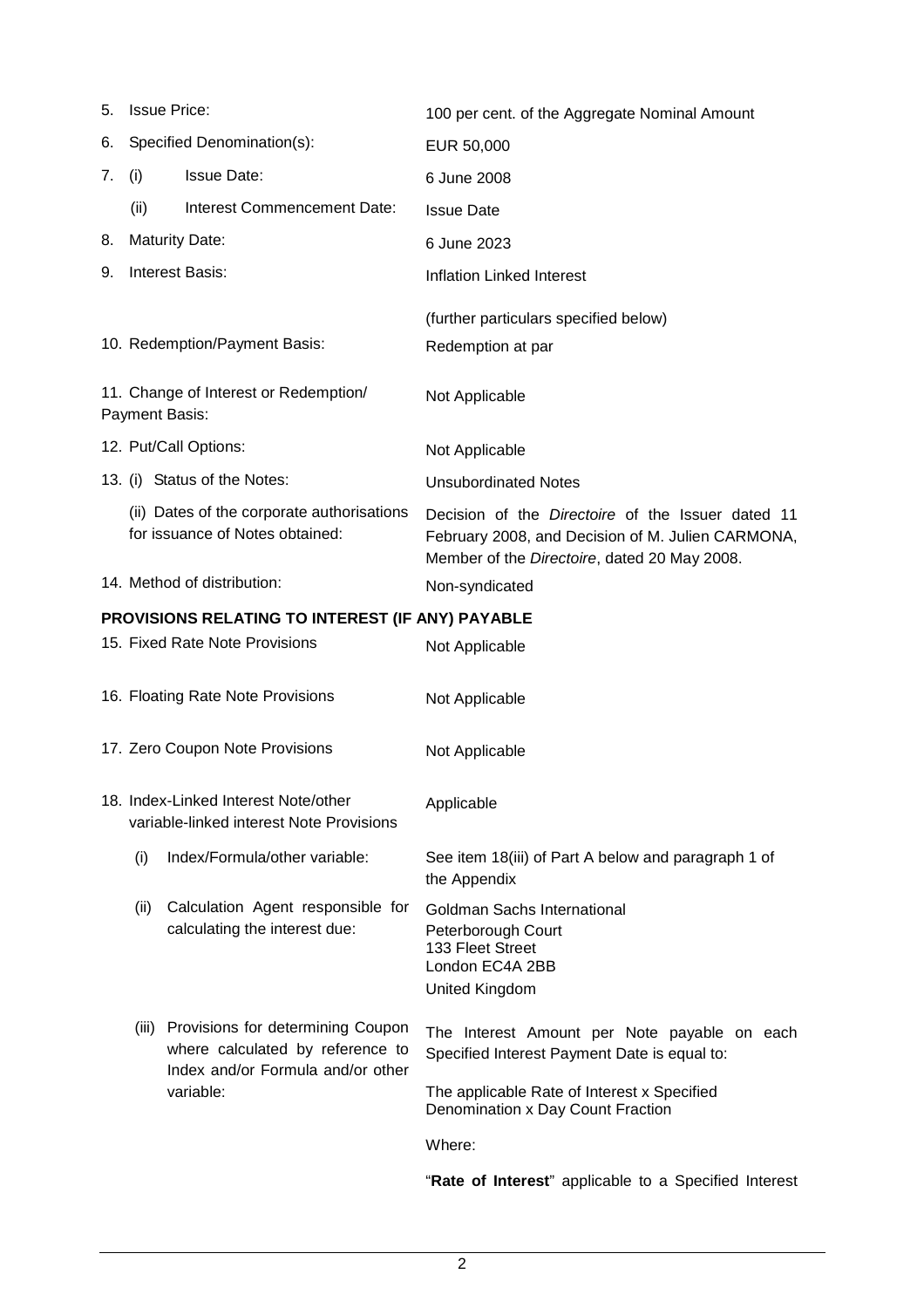Payment Date means a percentage determined by the Calculation Agent on the relevant Interest Determination Date as equal to:

Max {2%; Min (2.08\*CPTFEMU YoY, 8%)} See the Appendix for the definition of "**CPTFEMU YoY**"

"**Interest Determination Date**" means the fifth Business Day prior to the applicable Specified Interest Payment Date.

- (iv) Interest Period(s): Annual periods. The period beginning on (and including) the Interest Commencement Date and ending on (but excluding) the first Specified Interest Payment Date and each successive period beginning on (and including) a Specified Interest Payment Date and ending on (but excluding) the next succeeding Specified Interest Payment Date.
- (v) Provisions for determining Coupon where calculation by reference to Index and/or Formula and/or other variable is impossible or impracticable or otherwise disrupted: See paragraph 3 of the Appendix (vi) Interest or calculation period(s): See item 18(iv) of Part A above (vii) Specified Interest Payment Dates: Annually on 6 June, commencing on 6 June 2009 and ending on the Maturity Date (viii) Business Day Convention: Modified Following Business Day Convention (ix) Business Centre(s): Target Business Day and London (x) Minimum Rate of Interest: 2 per cent. per annum (xi) Maximum Rate of Interest: 8 per cent. per annum (xii) Day Count Fraction (Condition 5(a)): Actual/Actual - ICMA, Unadjusted 19. Dual Currency Note Provisions Not Applicable **PROVISIONS RELATING TO REDEMPTION** 20. Call Option Not Applicable 21. Put Option Not Applicable 22. Final Redemption Amount of each Note EUR 50,000 per Note of EUR 50,000 Specified Denomination 23. Early Redemption Amount (i) Early Redemption Amount(s) of each Note payable on redemption Agent which shall represent the fair market value of Such amount(s) determined by the Calculation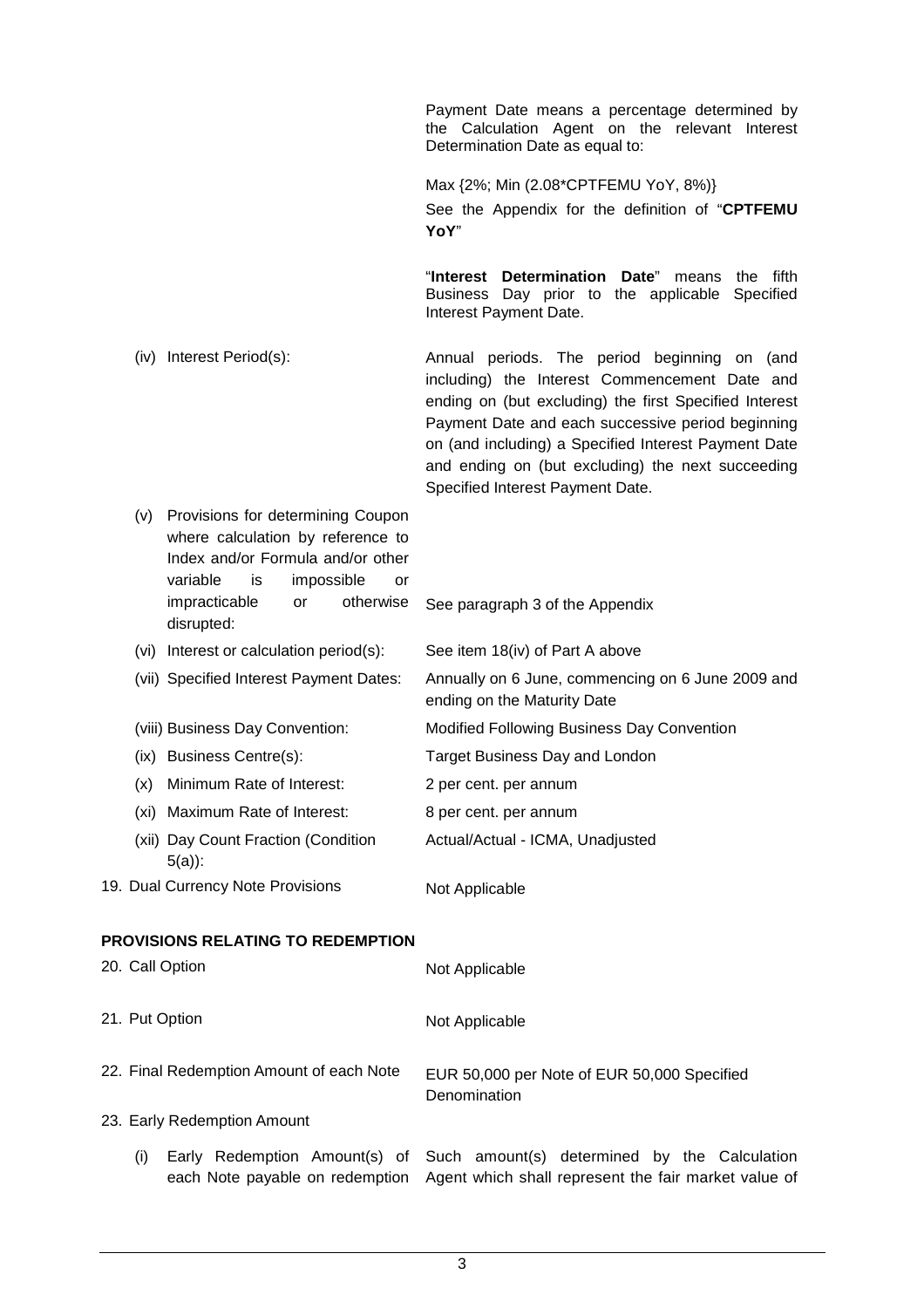6(f)), for illegality (Condition 6(j)) or on event of default (Condition 9) or other early redemption and/or the method of calculating the same (if required or if different from that set out in the Conditions):

for taxation reasons (Condition each Note on the date of redemption, including accrued interest (if any), adjusted to account fully for any losses, expenses and costs to the Issuer (or any of its affiliates) of unwinding any underlying or related hedging and funding arrangements, all as determined by the Calculation Agent in its sole and absolute discretion

- (ii) Redemption for taxation reasons permitted on days others than Interest Payment Dates (Condition 6(f)): Yes
	-
- (iii) Unmatured Coupons to become void upon early redemption (Materialised Bearer Notes only) (Condition 7(f)): Not Applicable

# **GENERAL PROVISIONS APPLICABLE TO THE NOTES**

| 24. Form of Notes:                                                                                                                                                                                                | <b>Dematerialised Notes</b>                                                                                                                                                      |
|-------------------------------------------------------------------------------------------------------------------------------------------------------------------------------------------------------------------|----------------------------------------------------------------------------------------------------------------------------------------------------------------------------------|
| (i)<br>Form of Dematerialised Notes:                                                                                                                                                                              | Bearer dematerialised form (au porteur)                                                                                                                                          |
| (ii)<br><b>Registration Agent:</b>                                                                                                                                                                                | Not Applicable                                                                                                                                                                   |
| Temporary Global Certificate:<br>(iii)                                                                                                                                                                            | Not Applicable                                                                                                                                                                   |
| (iv) Applicable TEFRA exemption:                                                                                                                                                                                  | Not Applicable                                                                                                                                                                   |
| 25. Financial Centre(s) or other special<br>provisions relating to Payment Dates:                                                                                                                                 | <b>Target Business Day and London</b>                                                                                                                                            |
| 26. Talons for future Coupons or Receipts to<br>be attached to Definitive Notes (and<br>dates on which such Talons mature):                                                                                       | Not Applicable                                                                                                                                                                   |
| 27. Details relating to Partly Paid Notes:<br>amount of each payment comprising the<br>Issue Price and date on which each<br>payment<br>to<br>be<br>made<br>and<br>is<br>consequences (if any) of failure to pay: |                                                                                                                                                                                  |
| 28. Details relating to Instalment Notes:<br>amount of each instalment, date on<br>which each payment is to be made:                                                                                              | Not Applicable                                                                                                                                                                   |
| 29. Redenomination, renominalisation and                                                                                                                                                                          | Not Applicable                                                                                                                                                                   |
| reconventioning provisions:                                                                                                                                                                                       | Not Applicable                                                                                                                                                                   |
| 30. Consolidation provisions:                                                                                                                                                                                     | Not Applicable                                                                                                                                                                   |
| 31. Masse:                                                                                                                                                                                                        | Applicable                                                                                                                                                                       |
|                                                                                                                                                                                                                   | The initial Representative will be:<br><b>MURACEF</b><br>5, rue Masseran, 75007 Paris, France<br>Represented by its Directeur Général<br>The alternative Representative will be: |
|                                                                                                                                                                                                                   | Mr Hervé-Bernard VALLEE<br>5, rue Masseran, 75007 Paris, France                                                                                                                  |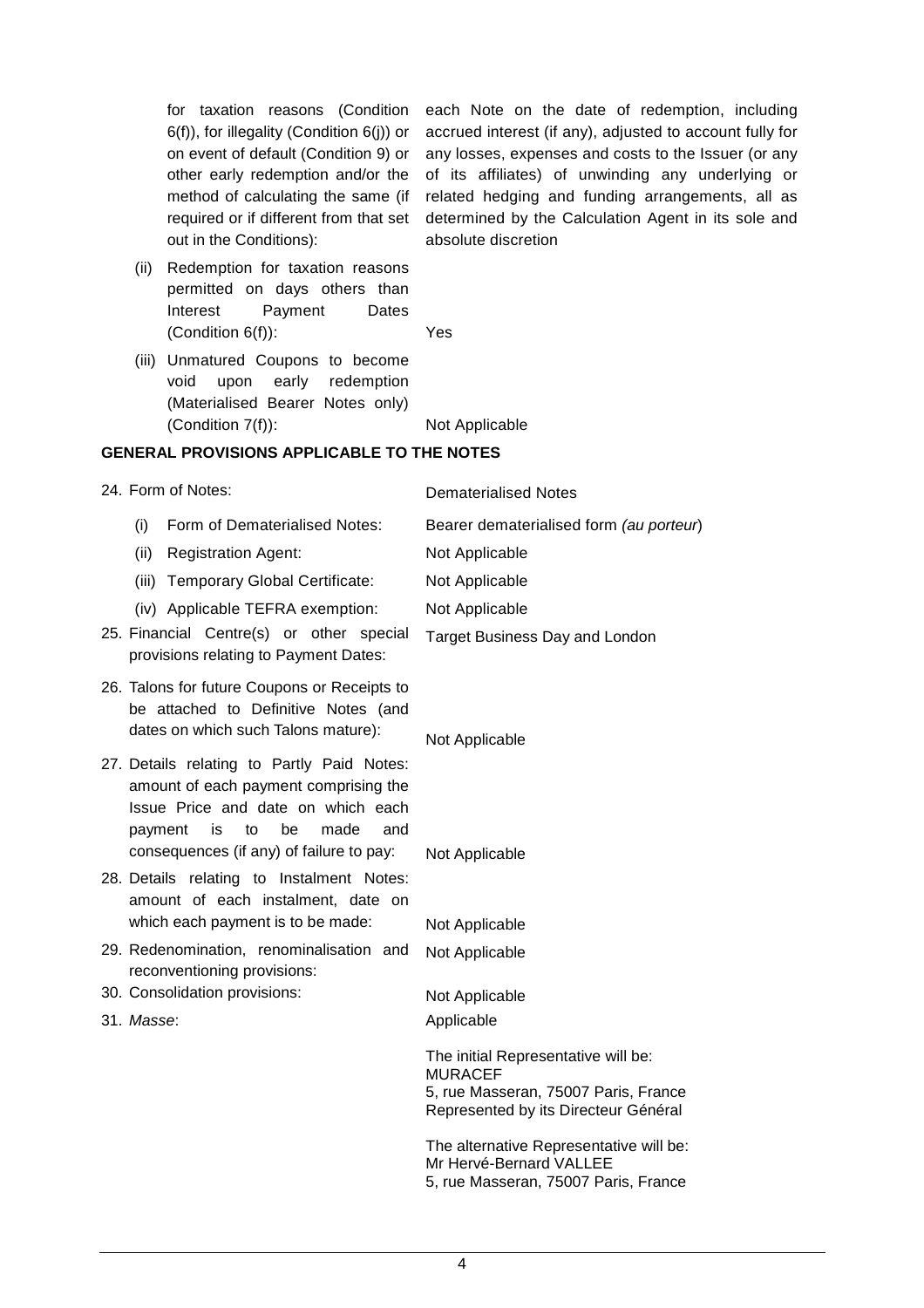The representative will not be entitled to any remuneration 32. Other final terms: See Appendix

### **DISTRIBUTION**

- 33. (i) If syndicated, names of Managers: Not Applicable
	- (ii) Stabilising Manager(s) (if any): Not Applicable
- 34. If non-syndicated, name and address of Dealer:

Goldman Sachs International Peterborough Court 133 Fleet Street London EC4A 2BB United Kingdom

35. Additional selling restrictions: Not Applicable

# **GENERAL**

36. The aggregate principal amount of Notes issued has been translated into Euro at the rate of **[•]** producing a sum of:

Not Applicable

# **PURPOSE OF FINAL TERMS**

These Final Terms comprise the final terms required for issue and admission to trading on the Regulated Market of the Luxembourg Stock Exchange of the Notes described herein pursuant to the Euro 30,000,000,000 Euro Medium Term Note Programme of Caisse Nationale des Caisses d'Epargne et de Prévoyance.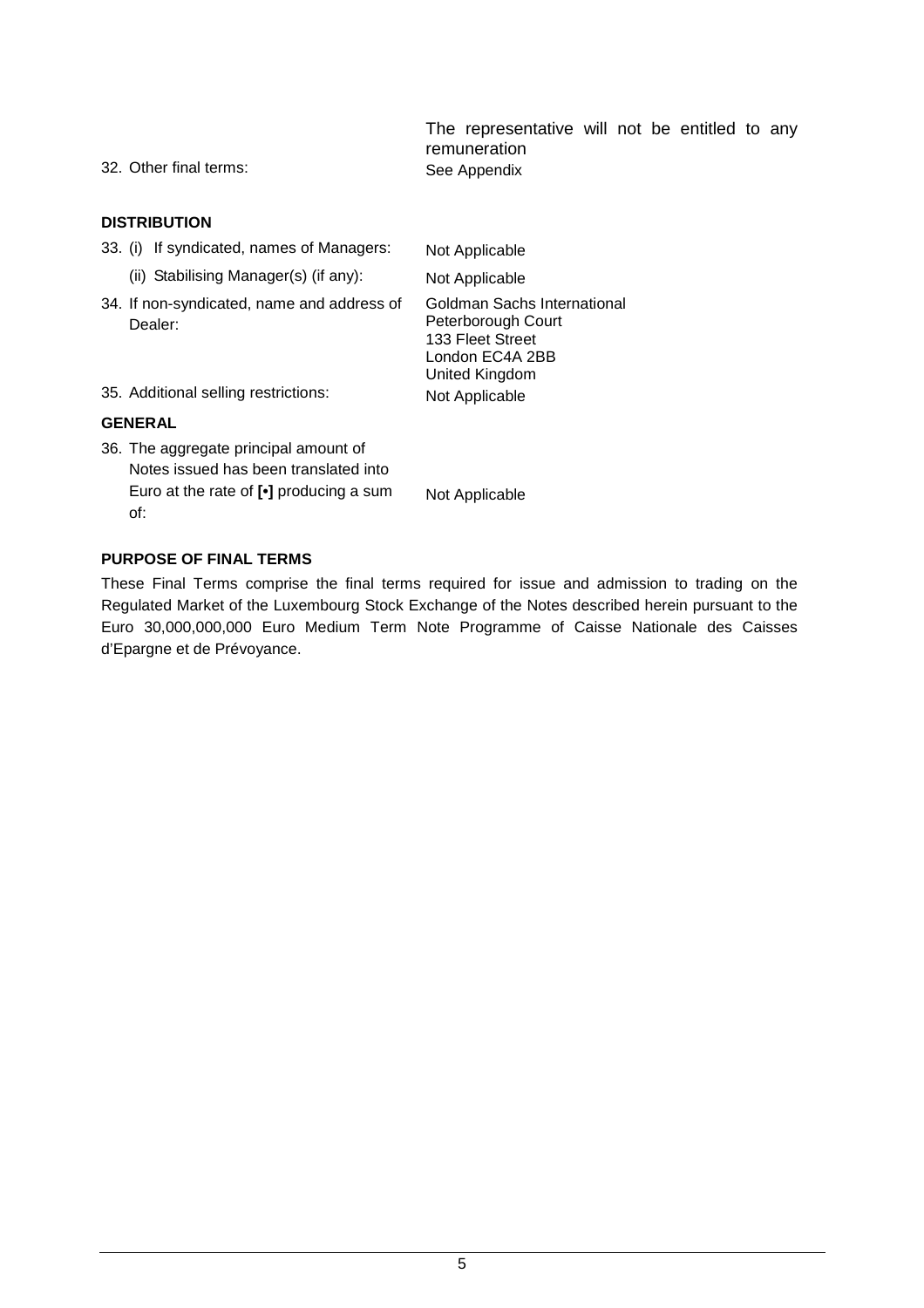# **PART B – OTHER INFORMATION**

### **1. RISK FACTORS**

As covered under section "Risk Factors" of the Base Prospectus.

# **2. LISTING AND ADMISSION TO TRADING**

| (i) Admission to trading:        | Application is expected to be made by the Issuer (or on its<br>behalf) for the Notes to be admitted to trading on the<br>Regulated Market of the Luxembourg Stock Exchange with<br>effect from the Issue Date (6 June 2008) |
|----------------------------------|-----------------------------------------------------------------------------------------------------------------------------------------------------------------------------------------------------------------------------|
| (ii) Estimate of total expenses  | Admission fee: Euro 400                                                                                                                                                                                                     |
| related to admission to trading: | Maintenance fee: Euro 4,725.00                                                                                                                                                                                              |

# **3. RATINGS**

Ratings: The Notes to be issued have not been rated

# **4. INTERESTS OF NATURAL AND LEGAL PERSONS INVOLVED IN THE ISSUE/OFFER**

So far as the Issuer is aware, no person involved in the offer of the Notes has an interest material to the offer.

# **5. REASONS FOR THE OFFER, ESTIMATED NET PROCEEDS AND TOTAL EXPENSES**

| (i) Reasons for the offer: | The net proceeds of the issue will be used for the Issuer's general |
|----------------------------|---------------------------------------------------------------------|
|                            | corporate purposes.                                                 |

- (ii) Estimated net proceeds: EUR 20,000,000
- (iii) Estimated total expenses: Euro 5,125.00 (listing fees)

# **6. PERFORMANCE OF INDEX/FORMULA/OTHER VARIABLE, EXPLANATION OF EFFECT ON VALUE OF INVESTMENT AND ASSOCIATED RISKS AND OTHER INFORMATION CONCERNING THE UNDERLYING**

See the Appendix

The Issuer does not intend to provide post-issuance information.

# **7. OPERATIONAL INFORMATION**

| <b>ISIN Code:</b> | FR0010622845 |
|-------------------|--------------|
|-------------------|--------------|

Common Code: 036664282

Depositaries:

(i) Euroclear France to act as Central Depositary: Yes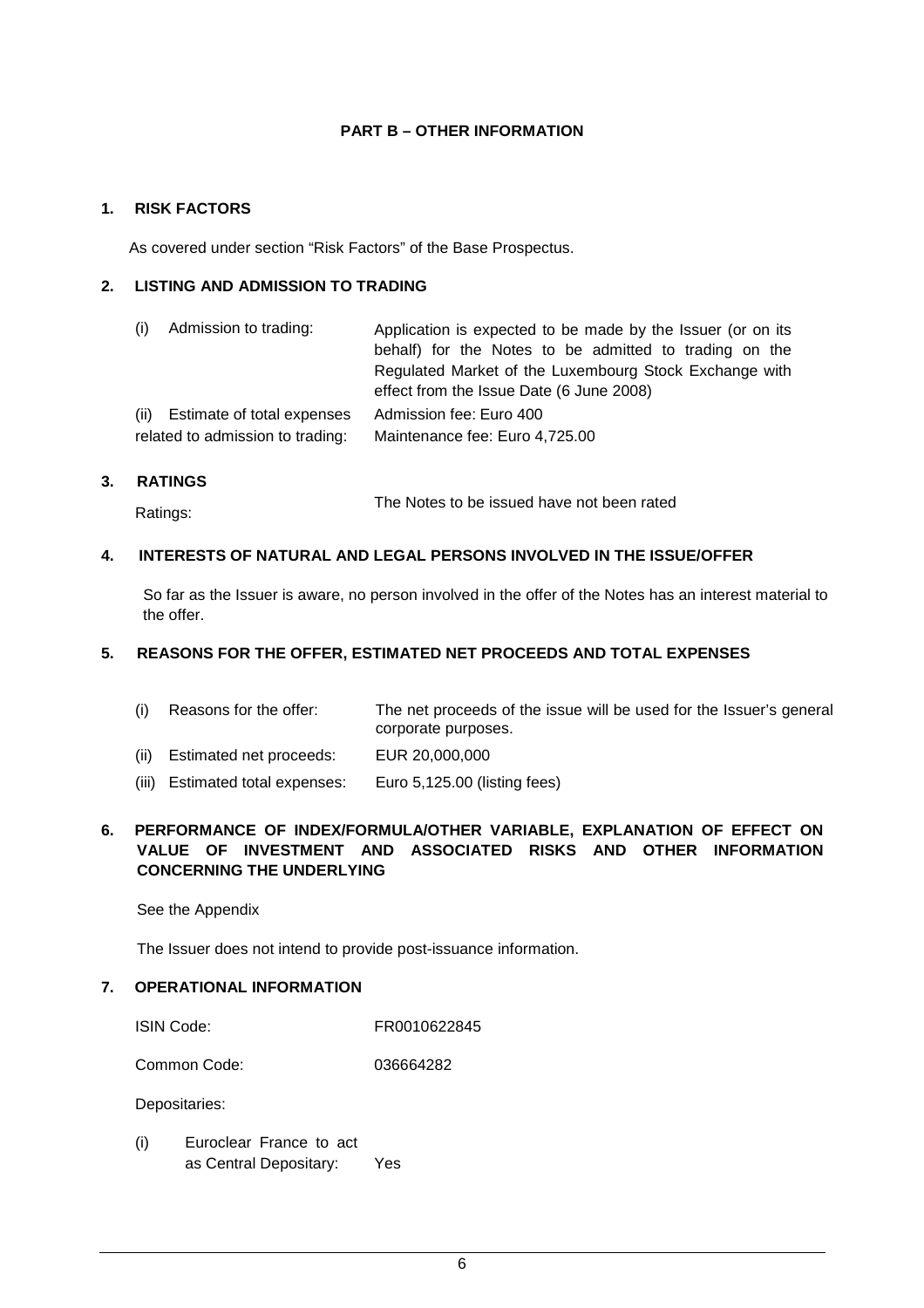| (ii)<br>Common Depositary for<br>Euroclear<br>and<br>Clearstream<br>Luxembourg:                                                          | N٥                       |
|------------------------------------------------------------------------------------------------------------------------------------------|--------------------------|
| Any clearing system(s) other<br>Euroclear<br>than<br>and<br>Clearstream, Luxembourg and<br>relevant identification<br>the.<br>number(s): | Not Applicable           |
| Delivery:                                                                                                                                | Delivery free of payment |
| Names and addresses of<br>additional Paying Agent(s) (if<br>any):                                                                        | Not Applicable           |

# **RESPONSIBILITY**

The Issuer accepts responsibility for the information contained in these Final Terms.

Signed on behalf of Caisse Nationale des Caisses d'Epargne et de Prévoyance:

Duly represented by: ............................................

# **Roland CHARBONNEL**

Director ALM, Liquidity and Investor Relations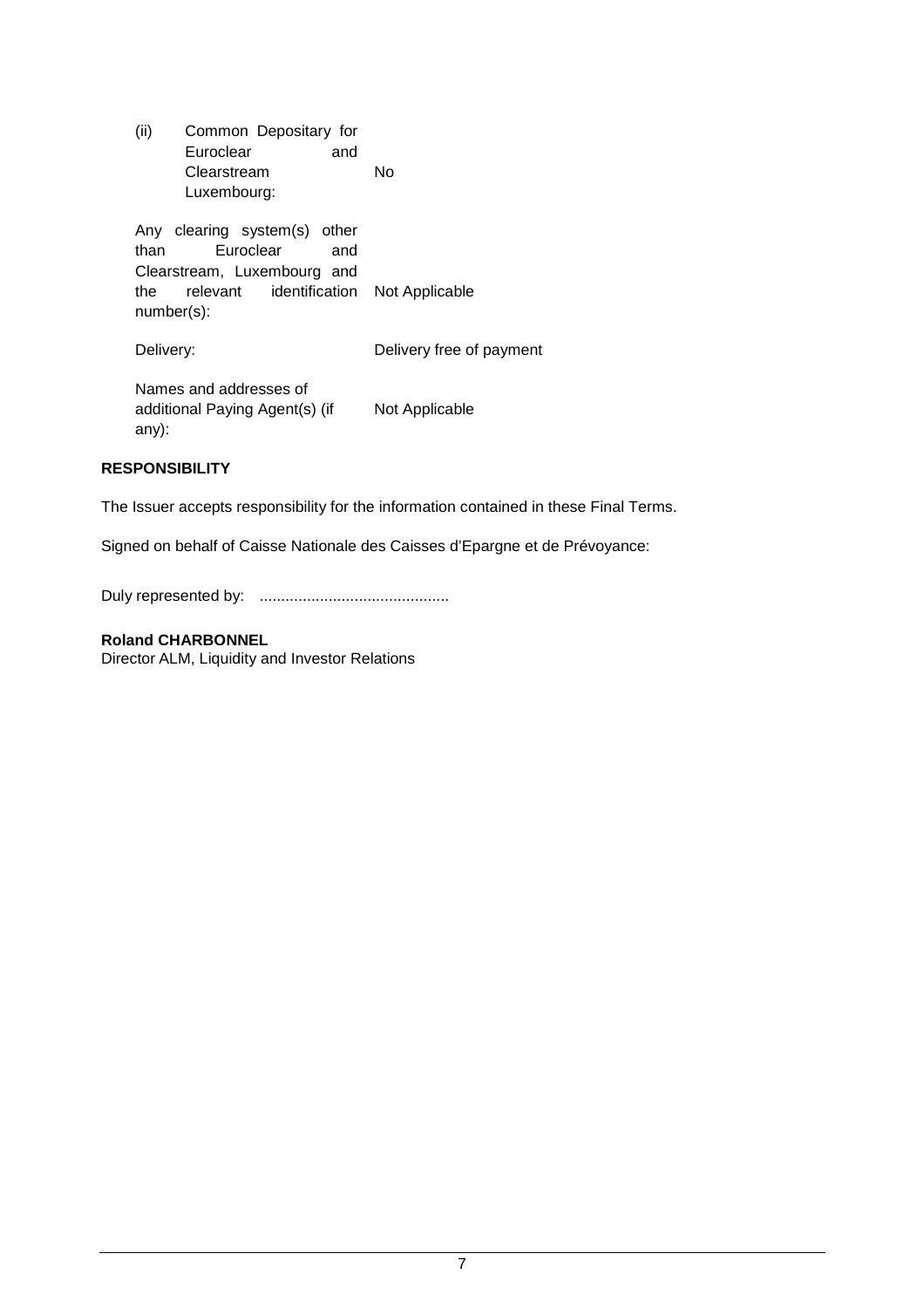# **APPENDIX**

### **(this Appendix forms part of the Final Terms to which it is attached)**

### **1. Formula**

"**CPTFEMU YoY**" means, in respect of a Specified Interest Payment Date, a number determined by the Calculation Agent in accordance with the following formula (rounded at the eight decimal place):

CPTFEMU Ratio applicable to such Specified Interest Payment Date - 1.

"**CPTFEMU**" or "**Index**" means the Eurostat Eurozone HICP Ex Tobacco Unrevised Series NSA, measuring the rate of inflation in the Euro-Zone expressed as an index and published by the Index Sponsor on the Bloomberg Page "CPTFEMU" (or such other page as may replace that page, or such other information service as may be selected by the Calculation Agent, acting in its sole and absolute discretion for the purpose of displaying the Index).

"**CPTFEMU Ratio**" means a number determined by the Calculation Agent as equal to:

### (**CPTFEMU March [t]** / **CPTFEMU March [t - 1]**),

Where:

- **t** is the year associated with the relevant Specified Interest Payment Date; and
- **CPTEFMU March [t]** means the level of the Index published by the Index Sponsor for March of year  $t$  and as determined by the Calculation Agent without regard to any subsequently published correction, subject to adjustment in accordance with paragraph 3 of the Appendix to these Final Terms below; and
- **CPTEFMU March [t 1]** means the level of the Index published by the Index Sponsor for March of the year immediately preceding year  $t$  and as determined by the Calculation Agent, subject to adjustment in accordance with paragraph 3 of the Appendix to these Final Terms below.

For the avoidance of doubt, in respect of each scheduled Specified Interest Payment Date, the CPTFEMU Ratio in respect of such Specified Interest Payment Date is as follows:

| <b>Scheduled</b><br><b>Specified</b> |                                         |
|--------------------------------------|-----------------------------------------|
| <b>Interest Payment Date</b>         |                                         |
| falling in                           | <b>CPTFEMU Ratio</b>                    |
| June 2009                            | CPTFEMU March 2009 / CPTFEMU March 2008 |
| June 2010                            | CPTFEMU March 2010 / CPTFEMU March 2009 |
| June 2011                            | CPTFEMU March 2011 / CPTFEMU March 2010 |
| June 2012                            | CPTFEMU March 2012 / CPTFEMU March 2011 |
| June 2013                            | CPTFEMU March 2013 / CPTFEMU March 2012 |
| June 2014                            | CPTFEMU March 2014 / CPTFEMU March 2013 |
| June 2015                            | CPTFEMU March 2015 / CPTFEMU March 2014 |
| June 2016                            | CPTFEMU March 2016 / CPTFEMU March 2015 |
| June 2017                            | CPTFEMU March 2017 / CPTFEMU March 2016 |
| June 2018                            | CPTFEMU March 2018 / CPTFEMU March 2017 |
| June 2019                            | CPTFEMU March 2019 / CPTFEMU March 2018 |
| June 2020                            | CPTFEMU March 2020 / CPTFEMU March 2019 |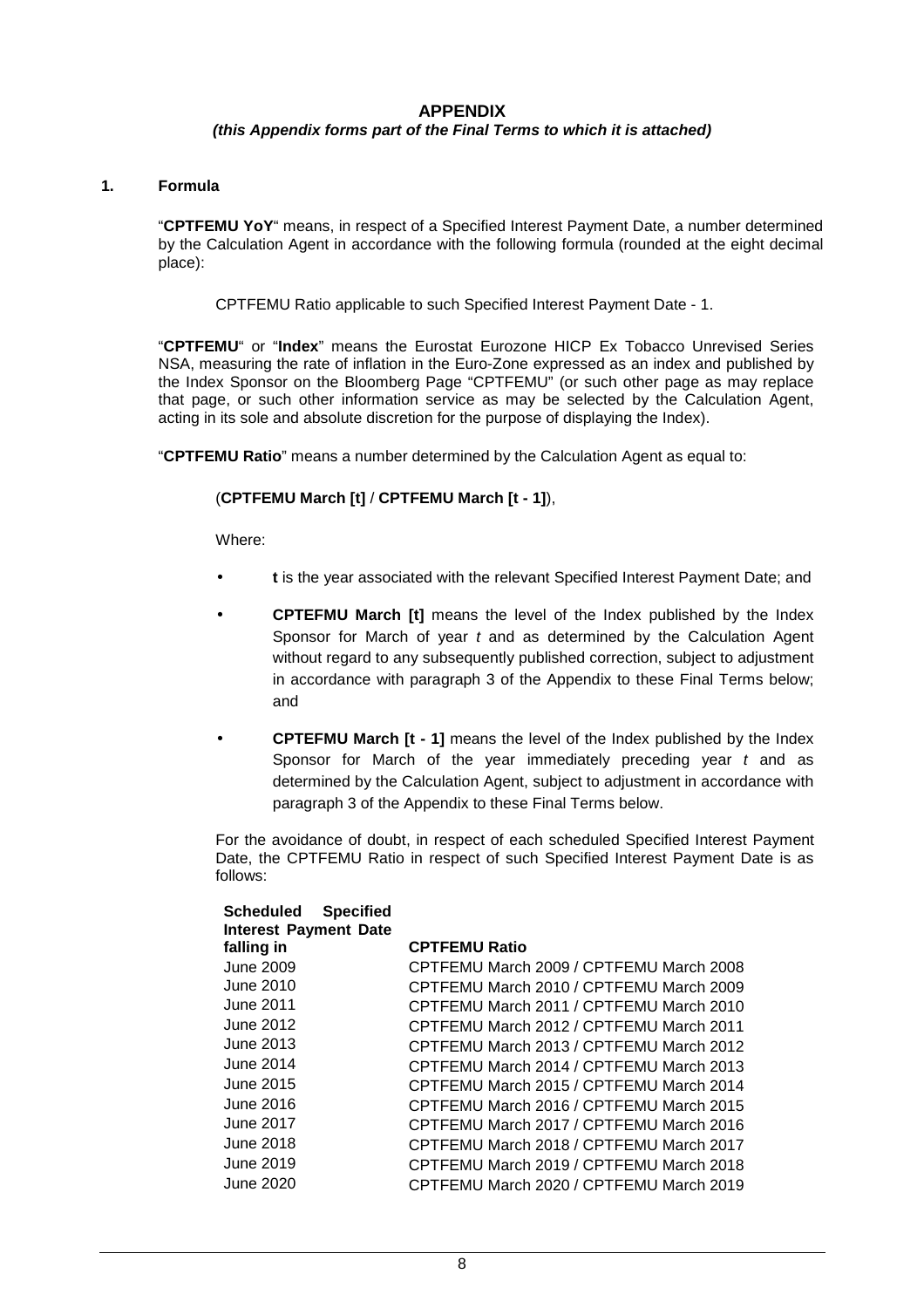| June 2021 | CPTFEMU March 2021 / CPTFEMU March 2020 |
|-----------|-----------------------------------------|
| June 2022 | CPTFEMU March 2022 / CPTFEMU March 2021 |
| June 2023 | CPTFEMU March 2023 / CPTFEMU March 2022 |

"**Index Sponsor**" means EUROSTAT (the statistical office of the European Communities in Luxembourg), or any successor to such index sponsor which is acceptable in the opinion of the Calculation Agent.

# **2. Calculation Agent**

- (a) The Issuer appoints Goldman Sachs International as the Calculation Agent for the purposes of these Final Terms.
- (b) The Calculation Agent shall not act as agent or trustee of the Noteholders. All quotations, calculations and determinations given or made by the Calculation Agent in relation to the Notes shall (save in the case of manifest error) be final and binding on the Issuer, the Paying Agents and the Noteholders. None of the Issuer, the Paying Agents or the Calculation Agent shall have any responsibility to any person for any errors or omissions in (i) any calculation by the Calculation Agent of any amount due in respect of the Notes; or (ii) any determination made by the Calculation Agent.

# **3. Index Delay and Disruption Event**

### 3.1 Change in base of the Index

If the Calculation Agent determines that the Index has been or will be rebased at any time, the Index as so rebased (the **"Rebased Index**") will be used for purposes of determining the level of the Index from the date of such rebasing; provided, however, that the Calculation Agent shall make such adjustments as are made by the Calculation Agent pursuant to the terms and conditions of the Fallback Bond, if any, to the levels of the Rebased Index so that the Rebased Index levels reflect the same rate of inflation as the Index before it was rebased. If there is no Fallback Bond, the Calculation Agent shall make adjustments to the levels of the Rebased Index so that the Rebased Index levels reflect the same rate of inflation as the Index before it was rebased. Any such rebasing shall not affect any prior payments made under the Notes.

### 3.2 Revision of the Index

 For the purposes of the calculation of the level of the Index, the first publication of the Index (excluding any "flash" estimates) by Eurostat for a given month shall be final. For the avoidance of doubt, subject to paragraph 3.5 of this Appendix, any subsequent revision of any officially released Index by Eurostat shall be disregarded.

### 3.3 Delay in publication of the Index

- (a) If any level of the Index for March of an Interest Period which is relevant to the calculation of the interest payable in respect of such Interest Period under the Notes (a "**Relevant Level**") has not been published or announced by the relevant Interest Determination Date, the Calculation Agent shall determine a Substitute Index Level (in place of such Relevant Level) by using the following methodology:
	- (i) If applicable, the Calculation Agent will take the same action to determine the Substitute Index Level for the Affected Payment Date as that taken by the Calculation Agent pursuant to the terms and conditions of the Fallback Bond;
	- (ii) If (i) does not result in a Substitute Index Level for the Affected Payment Date for any reason, then the Calculation Agent shall determine the Substitute Index Level as follows: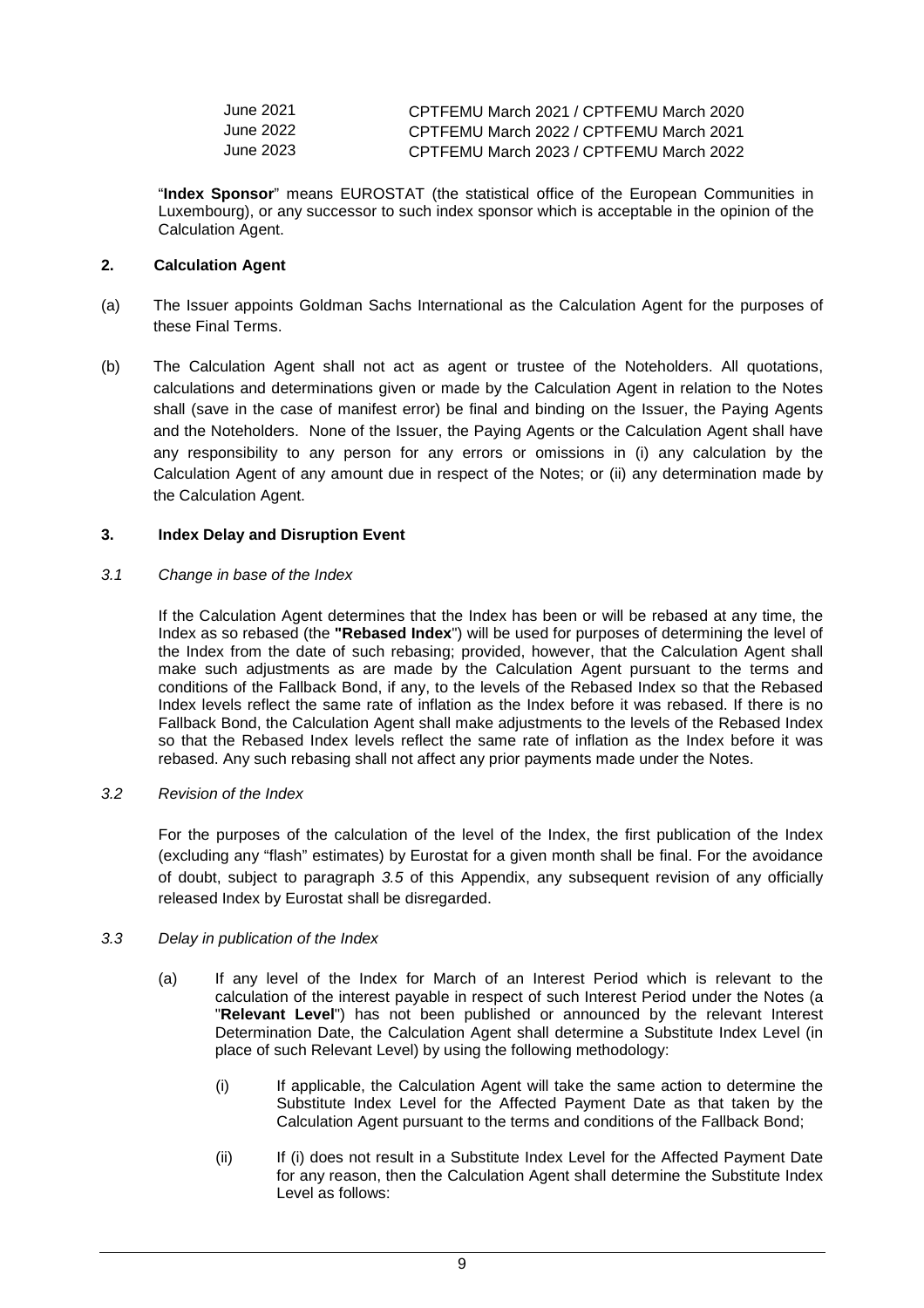Substitute Index Level = Base Level x (Latest Level / Reference Level)

Where:

"**Affected Payment Date**" means each Specified Interest Payment Date in respect of which the Index has not been published or announced.

"**Base Level**" means the level of the Index (whether definitive or provisional, excluding any "flash" estimates) published or announced by the Index Sponsor in respect of the month which is 12 calendar months prior to the month for which the Substitute Index Level is being determined.

"**Latest Level**" means the latest level of the Index (whether definitive or provisional, excluding any "flash" estimates) published or announced by the Index Sponsor prior to the month in respect of which the Substitute Index Level is being calculated.

"**Fallback Bond**" means a bond selected by the Calculation Agent and issued by the government of the country to whose level of inflation the Index relates and which pays a coupon or redemption amount which is calculated by reference to the Index, with a maturity date which falls on (a) the same day as the Maturity Date, (b) the next longest maturity after the Maturity Date if there is no such bond maturing on the Maturity Date, or (c) the next shortest maturity before the Maturity Date if no bond defined in (a) or (b) is selected by the Calculation Agent. If the Index relates to the level of inflation across the European Monetary Union, the Calculation Agent will select an inflation-linked bond that is a debt obligation of one of the governments (but not any government agency) of France, Italy, Germany or Spain and which pays a coupon or redemption amount which is calculated by reference to the level of inflation in the European Monetary Union. In each case, the Calculation Agent will select the Fallback Bond from those inflationlinked bonds issued on or before the Issue Date and, if there is more than one inflationlinked bond maturing on the same date, the Fallback Bond shall be selected by the Calculation Agent from those bonds. If the Fallback Bond is redeemed the Calculation Agent will select a new Fallback Bond on the same basis, but selected from all eligible bonds in issue at the time the original Fallback Bond redeems (including any bond for which the redeemed bond is exchanged).

"**Reference Level**" means the level of the Index (whether definitive or provisional, excluding any "flash" estimates) published or announced by the Index Sponsor in respect of the month that is 12 calendar months prior to the month referred to in "Latest Level" above.

(b) If a Relevant Level is published or announced at any time after the Interest Determination Date prior to the next Specified Interest Payment Date, such Relevant Level will not be used in any calculations. The Substitute Index Level so determined pursuant to this paragraph 3.2 of this Appendix, will be the definitive level for March in the relevant Interest Period.

### 3.4 Cessation of and Material Modification to the Index

- (a) Cessation of the Index: If a level for the Index has not been published or announced for two consecutive months or the Index Sponsor announces that it will no longer continue to publish or announce the Index then the Calculation Agent shall determine a Successor Index (in lieu of any previously applicable Index) for the purposes of the Notes by using the following methodology:
	- (i) If at any time, a successor index has been designated by the Calculation Agent pursuant to the terms and conditions of the Fallback Bond, such successor index shall be designated a "Successor Index" for the purposes of all subsequent Specified Interest Payment Dates in relation to the Notes, notwithstanding that any other Successor Index may previously have been determined under paragraph 3.3(b), (c) or (d) hereof ; or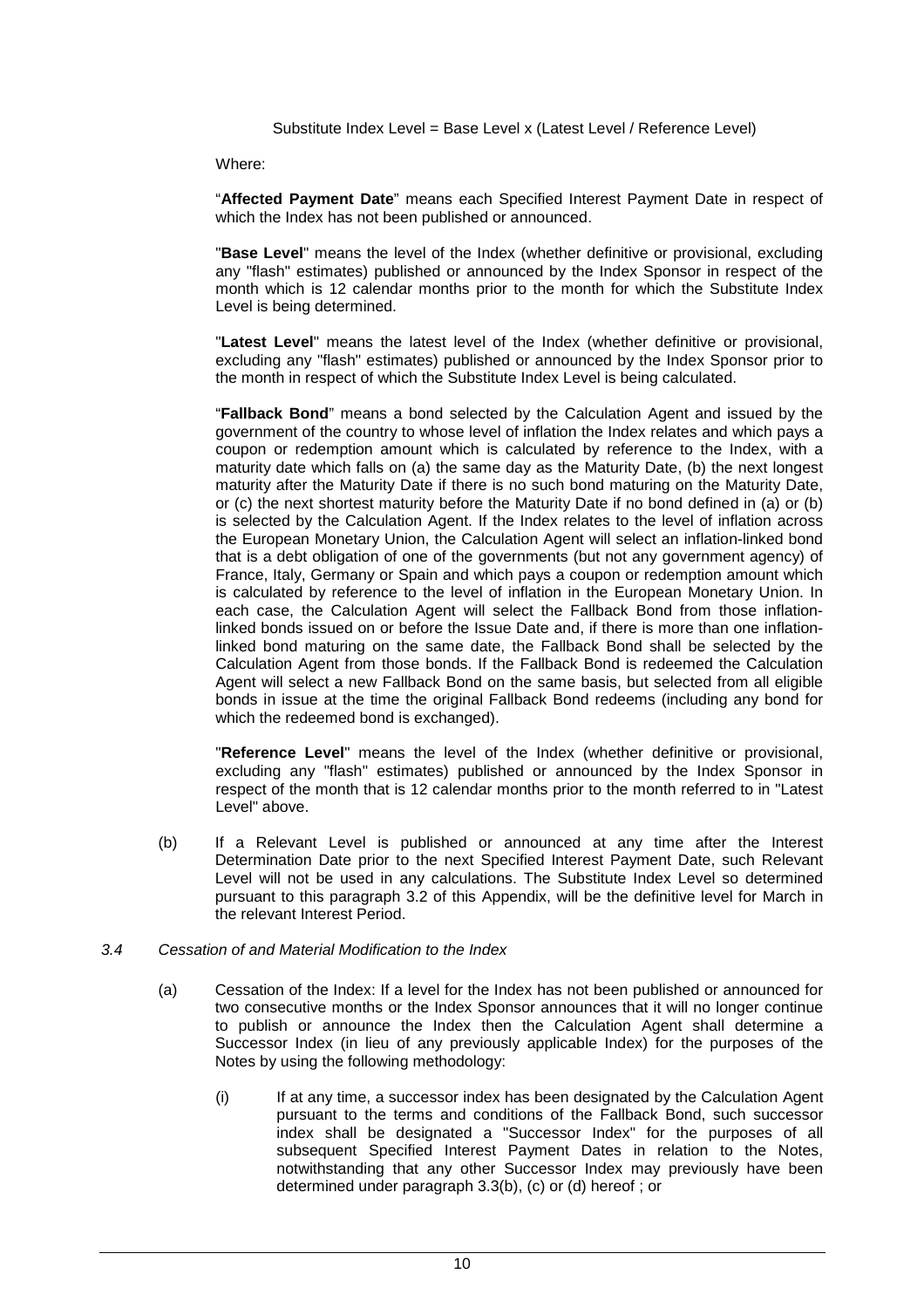- (ii) If a Successor Index has not been determined under (a) above, and a notice has been given or an announcement has been made by the Index Sponsor, specifying that the Index will be superseded by a replacement Index specified by the Index Sponsor, and the Calculation Agent determines that such replacement index is calculated using the same or substantially similar formula or method of calculation as used in the calculation of the previously applicable Index, such replacement index shall be the Index for purposes of the Notes from the date that such replacement Index comes into effect; or
- (iii) If a Successor Index has not been determined under (a) or (b) above, the Calculation Agent shall ask five leading independent dealers to state what the replacement index for the Index should be. If between four and five responses are received, and of those four or five responses, three or more leading independent dealers state the same index, this index will be deemed the "Successor Index". If three responses are received, and two or more leading independent dealers state the same index, this index will be deemed the "Successor Index". If fewer than three responses are received, the Calculation Agent will proceed to subsection (d) hereof; or
- (iv) If no Successor Index has been deemed under (a), (b) or (c) above by the Interest Determination Date prior to the next Affected Payment Date the Calculation Agent will determine an appropriate alternative index for such Affected Payment Date, and such index will be deemed a "Successor Index".
- (v) If the Calculation Agent determines that there is no appropriate alternative index, the Notes will be redeemed at the Early Redemption Amount as contemplated in item 23 of Part A to these Final Terms.
- (b) Material Modification: If, on or prior to the Interest Determination Date before a Specified Interest Payment Date, the Index Sponsor announces that it will make a material change to an Index then the Calculation Agent shall make any such adjustments to the Index consistent with adjustments made to the Fallback Bond, or, if there is no Fallback Bond, only those adjustments necessary for the modified Index to continue as the Index.

### 3.5 Manifest Error in Publication

If within five Business Days following the publication of the level of the Index by the Index Sponsor, if the Calculation Agent determines that the Index Sponsor has corrected the level of the Index to remedy a material error in its original publication, it will notify the Issuer and the Paying Agent of (i) that correction, and (ii) the amount that is payable as a result of that correction and (iii) take such other action as it may deem necessary to give effect to such correction.

# **4. Index Disclaimer**

The Notes are not sponsored, endorsed, sold, or promoted by the Index or the Index Sponsor, and the Index Sponsor does not make any representation whatsoever, whether express or implied, either as to the results to be obtained from the use of the Index and/or the levels at which the Index stands at any particular time on any particular date or otherwise. None of the Index or Index Sponsor shall be liable (whether in negligence or otherwise) to any person for any error in the Index and the Index Sponsor is under no obligation to advise any person of any error therein. The Index Sponsor does not make any representation whatsoever, whether express or implied, as to the advisability of purchasing or assuming any liability to the other party for any act or failure to act by the Index Sponsor in connection with the valuation, adjustment or maintenance of the Index.

Although the Calculation Agent will obtain information concerning the Index from publicly available sources it believes reliable, it will not independently verify this information. Accordingly, no representation, warranty or undertaking (express or implied) is accepted by the Issuer, the